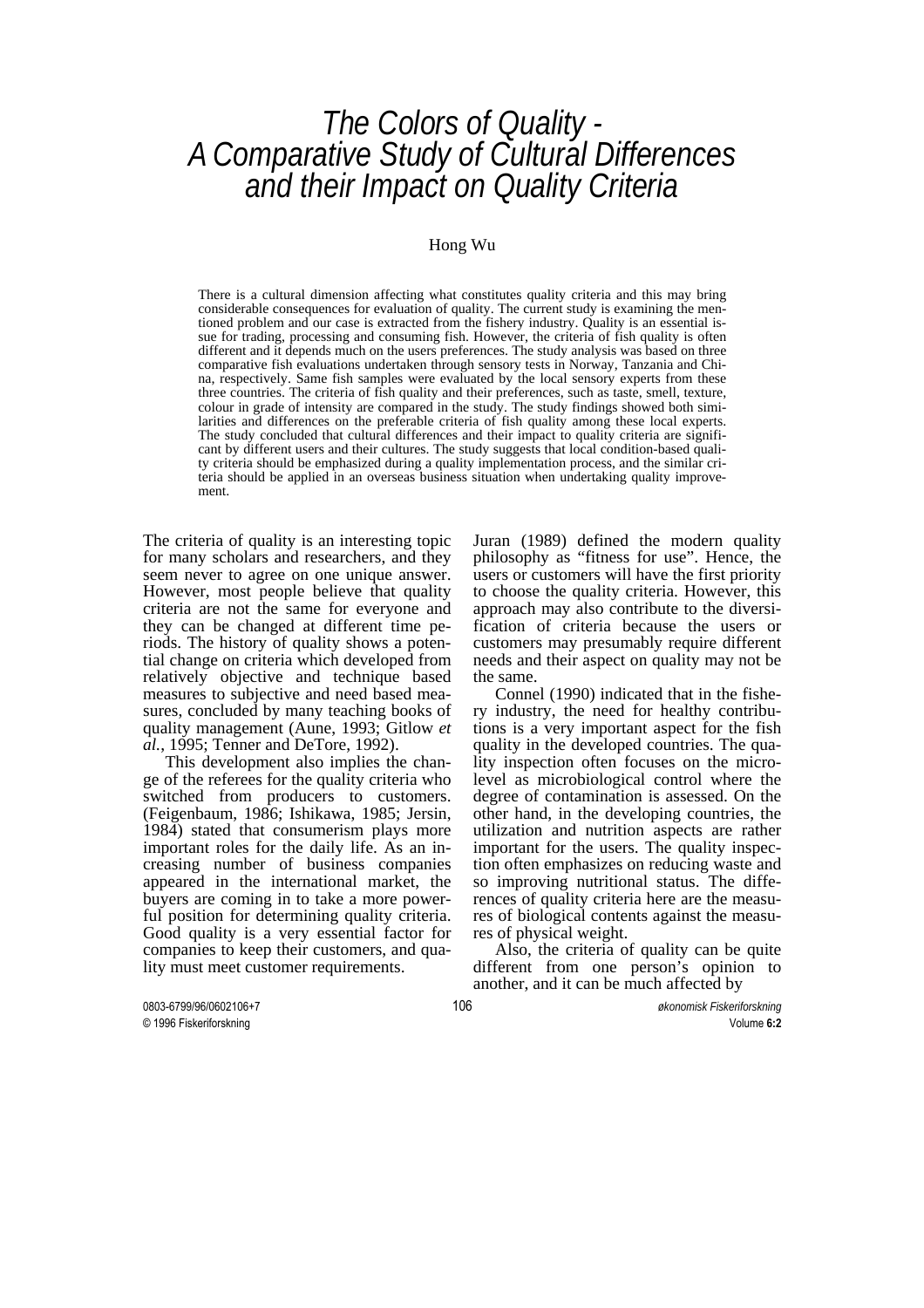person's cultural backgrounds. For example, it will be difficult to evaluate the quality of a fish dinner only by reading the menu or taking some physical measures. The quality must be evaluated by the people who have tasted the dinner and it is a great chance for the different evaluations by the different people, simply because people have different taste. For the same cod, one person may like to eat the cooking cod, another one prefers the grilled cod, and perhaps the third one rather uses a lot of spice and oil to fry the cod. It will be impossible to compare the measurable quality of dinner for these three dinners, because they use different criteria. By their own taste and preferences, everyone is able to claim their own dinner (the way of preparing cod) represents the best quality.

 An interesting point here is that everyone uses their own criteria to evaluate the quality of a fish dinner, and this self-determined criteria may occur in many cultures. Ronen (1986) defined the term culture as "every human groups or communities have own knowledge, beliefs, art, law, morals, customs and other acting frames which are distinguished from other groups or communities". The knowledge of a fish and its preparing ways, belief of the best quality and customs of eating fish are quite possibly different from one group to the others and appeared as a culture. Hofstede (1983) argued that a group can size so small as a family with few people and large as a religious conglomeration with many countries. The cultural affections on quality criteria and preferences are also quite different and much depended on group sizes and power (Wu, 1995). The current study is designed to study how powerful cultural affections may be on determining the quality criteria for a fish.

## *Method and results*

The primary goal of the current study is to identify which cultural dimensions have an effect on the quality criteria through an example from the fish business. As other products, the quality of a fish is a crucial issue for everybody in this business. Freshness seems to be the most important criterion for buyers. Generally, it seems to be hard to recognize further scientific value if the freshness is only evaluated by common sense and experience. It needs more attributes to indicate the quality in the scientific terms. Connel (1990) introduced a number of professional methods of assessing fish quality and some can be mentioned as sensory methods, mechanical, instrumental and laboratory methods, as well as microbiological methods.

 The current study will focus on the sensory method. The philosophy of such a method is to measure several groups of parameters, such as smell, taste, grade of shining, colour and texture (Gorga *et al.*, 1988) and quantify them in scores by sensory referees, usually experts or trained persons. The quality of a fish will be evaluated through a calculation on these scores. The general requirement is to measure the parameters as objectively as possible.

 Nevertheless, even the most objective design of this method may not be able to provide an absolute objective measure because there are people who involved in the process and their evaluations may be culture dependent. The processes and results of a sensory test may possibly be deviated by such cultural differences. The current study is designed to locate such deviations, by comparing the sensory scores, the evaluations and the process of a sensory test. The cultural dimensions and their impact to the quality criteria are presumably revealed through such deviations.

 Three sensory tests were undertaken in Norway, Tanzania and China. There were two types of samples taken to the three tests. Both were stock fish (cod) - Prima and Sekunda, as classified by Norwegian fish quality standards. The fish needed to be hydrolysed by dissolving the samples in the fresh water 5 days before the test. Then the fish samples were cooked at the temperature just below the boiling point. All three tests undertook the same hydrolysing and cooking process. In addition, one group of measures in Tanzania were taking for the samples which were steamed 15 minutes longer than others. Hence, there were two groups of measures in Tanzania, as one standard cooking and one steamed cooking processes against two types of stock fish. In the Norwegian test, there were six groups of measu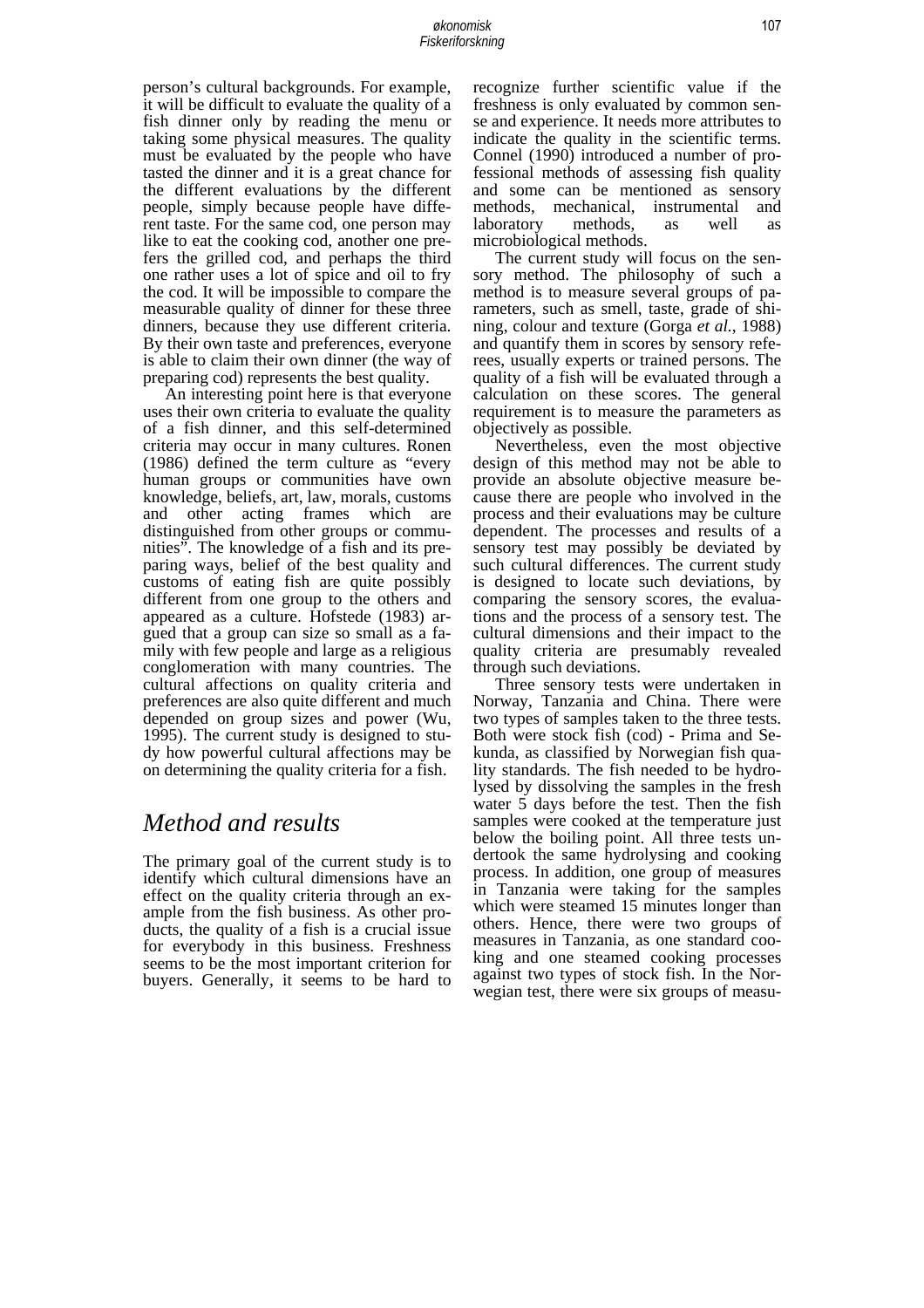res as early (dry) hanging and late (dry) hanging, each with fresh, elder and frozen (altogether 12 samples). In the Chinese test, there was no special classification for the samples. For all three tests, each sample was tested twice in order to secure the measurement.

The local sensory referees were told to give their evaluations on the fish by scores. The sensory parameters were chosen by their own preferences. Hence, the parameters for the test in each country may not be the same. However, the study focuses primarily on the comparative results (in distinguishing Prima and Sekunda fish) within three countries, so that such different usage

usage of parameters may not affect much to the study findings.

The measures were analyzed by ANOVA - Analysis Of Variances test. The results are shown on table 1. Dependent variables as smell, taste, texture, firmness, etc. were tested against the independent variables as ways of preparing fish, cooking processes and types of fish (Prima vs. Sekunda). The Norwegian sensory test and ANOVA analysis were conducted by another research team and results were published in their report (Nyvold *et al*., 1996) The Tanzania test was carried by the personnel at Mbegani Fisheries Development Center, and the Chinese test was conducted by the Faculty of Food Science at Shanghai Fisheries University.

| Parameterlcountry         | Norway $(N=6)$ | Tanzania (N=4) | China (N=14) |
|---------------------------|----------------|----------------|--------------|
| Smell of stock fish       | ns             | ns             | nm           |
| Smell of acid             | ns             | ns             | nm           |
| Smell of pork fat grilled | nm             | ns             | nm           |
| Smell of Ammoniac         | ns             | ns             | nm           |
| Grade of shining          | p<0.05         | p<0.05         | nm           |
| Yellow colour             | p<0.001        | p<0.05         | nm           |
| Lightness                 | p<0.001        | nm             | nm           |
| Taste of stock fish       | ns             | ns             | nm           |
| Taste of saltiness        | nm             | ns             | nm           |
| Cloying taste             | ns             | ns             | nm           |
| Taste of grilled fat      | nm             | ns             | nm           |
| Flaking                   | p<0.05         | ns             | nm           |
| <b>Firmness</b>           | ns             | ns             | nm           |
| Elasticity                | nm             | p<0.05         | nm           |
| Cohesiveness              | ns             | ns             | nm           |
| Juiciness                 | p<0.05         | ns             | nm           |
| <b>Fibrousness</b>        | ns             | ns             | nm           |
| Chewingness               | ns             | ns             | nm           |
| Texture                   | nm             | ns             | nm           |
| Flavour                   | nm             | ns             | nm           |
| <b>General Taste</b>      | nm             | nm             | ns           |
| General mouth feeling     | nm             | nm             | ns           |
| Favourable grade          | nm             | nm             | ns           |

| Table A | ANOVA test results on stock fish |
|---------|----------------------------------|
|         |                                  |

Note: nm - not measured, ns - not significant

The Norwegian results were printed with permission from: Nyvold, T. E., Sørensen, N. Kr., & J. G. Helgason. (1996): *"Sensorisk Analyse av Tørrfisk fra Ferskt, Gammelt og Fryst Råstoff".* Arbeidsnotat, no. 3447, SIF, Fiskeriforskning

The following observations are noted from table 1:

• The choice or preference for sensory parameters was almost the same for the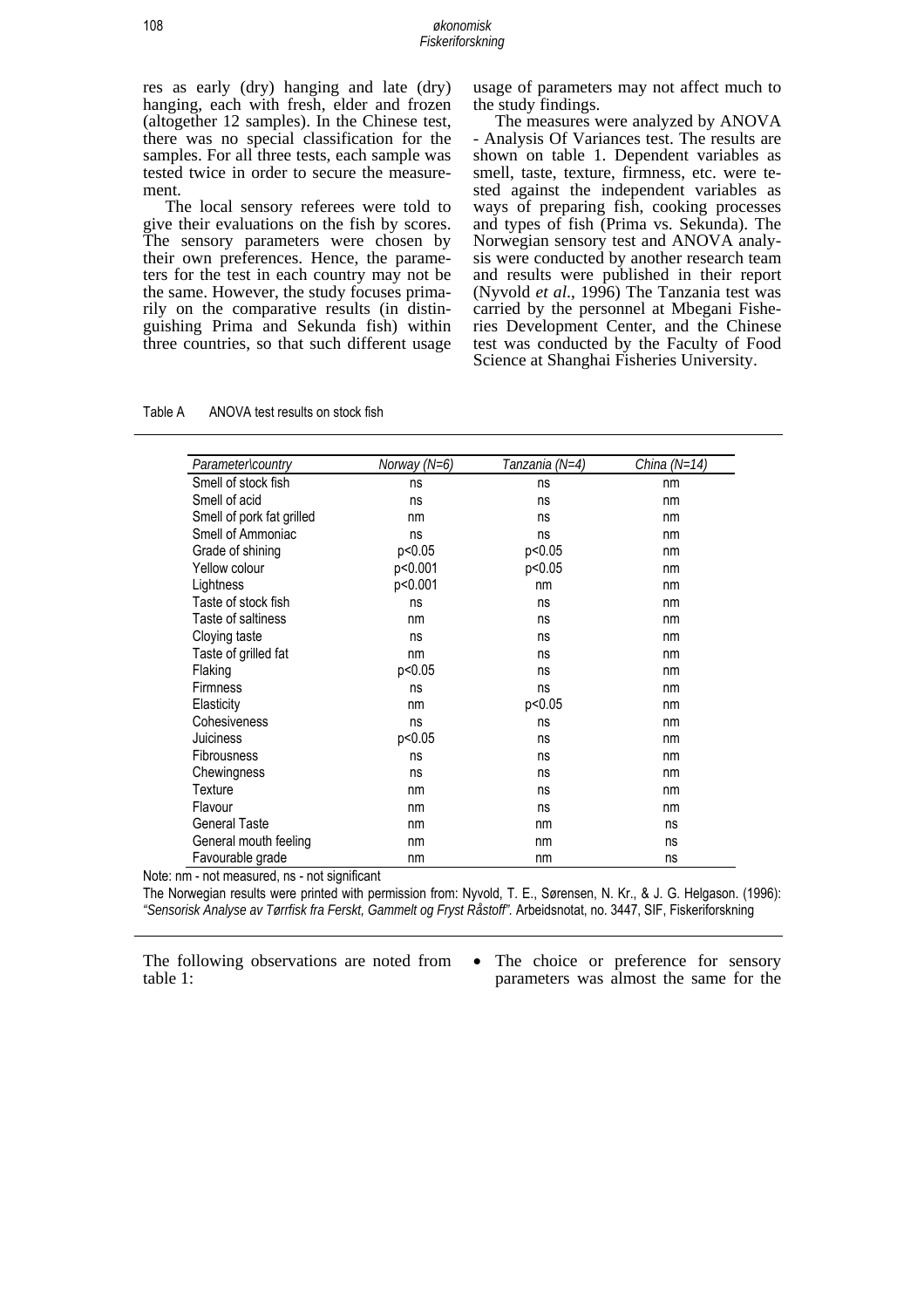tests in Norway and Tanzania, but was different option for the test in China.

- *Grade of shining* and *Yellow colour* are the only parameters that have significant measures for tests both in Norway and Tanzania. However, the same parameters were not chosen for the test in China.
- *Lightness*, *flaking* and *juiciness* are the appreciable parameters for the Norwegian test. These parameters gave the significant measures.
- *Elasticity* is an appreciable parameter for the Tanzania test. It gave the significant measures.<br>Most of measures are not giving the sig-
- nificant results (totally 20 *ns* out of 28
- measures).<br>The test in Norway has the most number of significant measures, while fewer for
- Tanzania and none for China.<br>• A close analysis on these significantly different measures for the tests in Norway and Tanzania shows the differences were rather distinguished by the ways of fish preparation (fresh, elder, frozen or cooking processes), not by the types of fish.

A summary of comments from the test in China stated that most of sensory referees evaluated the fish as tasteless or slightly tasty (13 answers out of 14 in total), good elasticity in mouth feeling (9 answers out of 14 in total). Most referees in their general comments on samples considered the fish as very good in quality, however only as a raw material. It seems that the Chinese referees prefer to evaluate the fish under a more salted condition (as they suggested that the further tests should add a little salt in the cooking water). There is one criterion they wished, but lacked significantly for these fish samples, and that was smell of fish aroma (4 answers out of 7 in total).

Inspections to these sensory laboratories also showed the differences of implementing procedures. Though every laboratory has the international standard for the procedures of a sensory test, it is not apparently applied in every laboratory. Only Norwegian tests follow up the standard completely. The other two laboratories were less conformed.

To summarize the measurable outcomes above, the following similarities and differences are given:

- Similarities: There is no significant measures on types of fish, which indicates that none of the tests in these three countries was able to distinguish the differences between two types of fish Prima and Sekunda. *Grade of shining* and *Yellow colour* were the only appreciable measuring parameters for the tests in Norway and Tanzania.
- Differences: The choice or preference to the use of sensory parameters was different for the test in China, compared with tests in Norway and Tanzania.

The question is: How can these similarities and differences be explained by cultural affections?

#### *Discussions*

As mentioned, the number of significant measures and the choice of using sensory parameters are both noticed differently for each country in the tests. For the measures, Norway has the most significant measures while Tanzania fewer and China has none. For the choice of sensory parameters, Norway and Tanzania used the more detailed and divided parameters while the test in China used more general and integrated ones.

One aspect in the theory of cultures is individualism versus collectivism. The common belief is that the differences between Oriental and Occidental cultures may be measured by the degree of individualism and collectivism. Hofstede (1983) concluded that Norway is highly associated with Occidental cultures scored also among the highest on the scale of individualism. It is a common belief that China represents Oriental cultures and the Chinese cultures are dominated by collectivism.

The differences of mental values in individualism and collectivism may also affect the ways and degrees by which people judge the sensory samples. The Norwegian individualism has the most number of significant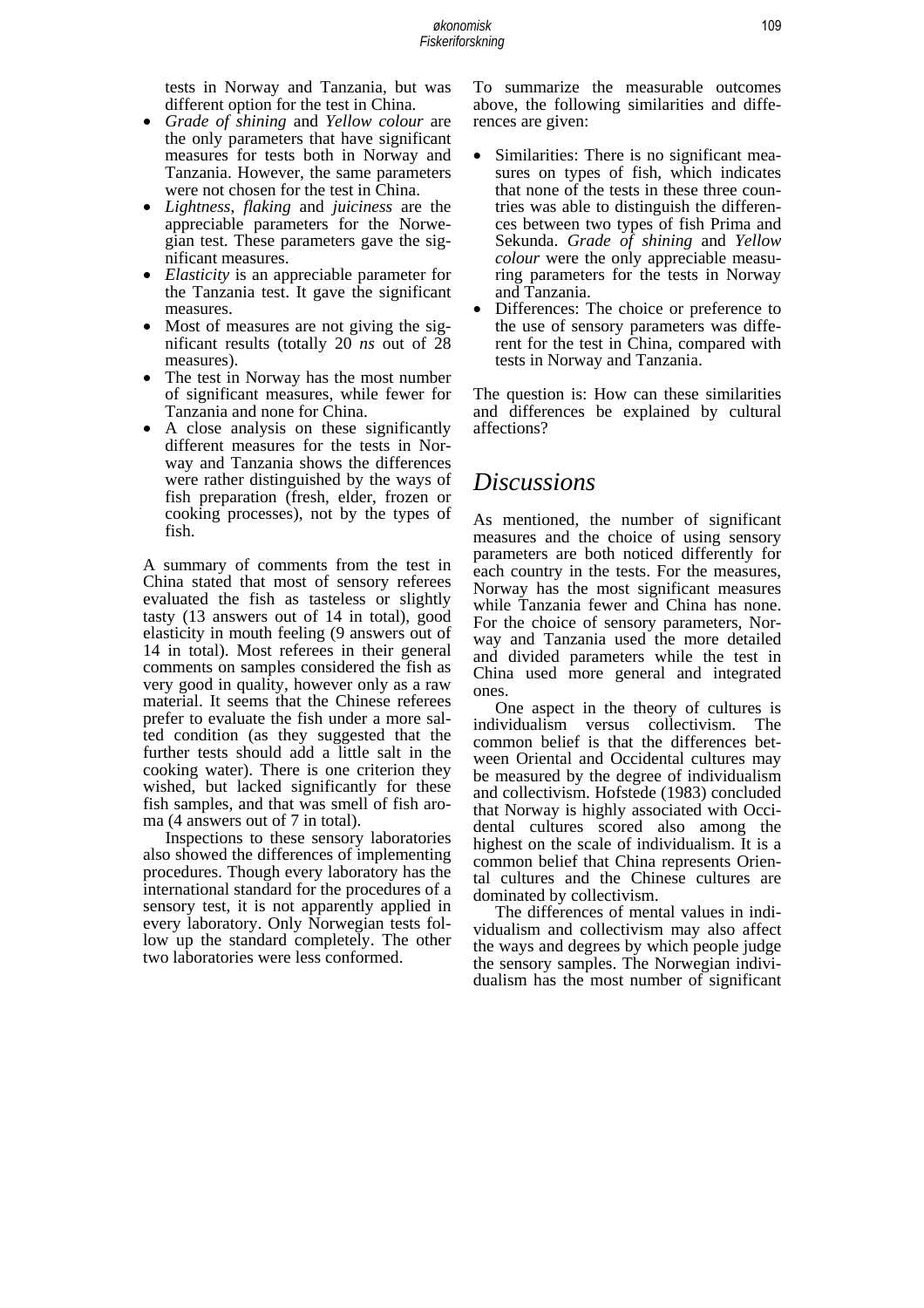measures since the Norwegian referees appreciate much to the accuracy on one individual measure. On the other hand, the Chinese collectivism may explain why the test in China had no significant measure on any one individual parameter because the Chinese referees may prefer to test fish rather in a holism aspect than counting isolated single measures. This cultural difference may also explain why Norwegian test used the more detailed and divided parameters while the test in China used more general and integrated ones.

 A comparative study of fish recipes between Norway and China (Wu and Midling, 1995) indicates also a clear distinction in the use of spices between these two cultures, as Norwegian dinners use few types and Chinese ones use more types. This implies that the Norwegian food culture is based on simple, but clear taste while the Chinese is based on complex, but diffused taste which may be reflected on the differences in sensory criteria as divided versus integrated parameters.

 These differences are also revealed by the test conditions between these two cultures, as pure for the Norwegian and salt wished for the Chinese, though the real test condition was also pure for the Chinese test. Another affection of such differences to the sensory test can be on evaluations: The simple and clear taste is easy to be measured objectively and the complex and diffused taste has to be evaluated subjectively.

 According to Ronen (1986), the degree of individualism for East Africa where Tanzania is located is in somewhere between Norway and China (indicated by the previous measures in other Chinese culture groups as Hong Kong and Taiwan). The number of significant measures in Tanzanian tests is also in between Norwegian and Chinese. These observations illustrate an interesting and potential causal relationship between the degree of individualism and number of significant measures in sensory parameters.

 One interesting study finding is that none of the tests was able to distinguish between the two grades of fish - Prima and Sekunda. This result also implies that for whatever cultures of these three countries, it is no need (or not able) to distinguish the types of fish in Prima and Sekunda, by chosen sensory parameters. In practice, this may contribute to the utilization of fish products and substitution of demanded fish types.

 *Grade of shining* and *Yellow colour* were the only appreciable parameters for the tests in Norway and Tanzania. It is interesting to notice that both parameters are defined as visibility measures. It is therefore reasonable to consider visibility as an important dimension for a sensory test in these two cultures.

 It is also interesting to notice that the ways of fish preparation (fresh, elder, frozen or cooking processes) are able to give the significant measures in sensory tests rather than types of fish do. The further study suggests therefore to focus more on the comparative analysis by different ways of fish preparing, which outcomes may be able to benefit the product development for the fishery industry. The similar potential was observed for the Chinese tests, as many local sensory referees indicated their wishes to a more salted condition, which could also be considered as a way of fish preparation.

 The power and influences of a culture is much dependent upon the size and appearance of this cultural group (Wu, 1995). When distinguishing the sensory criteria and measures from these three cultures, it is interesting to notice that the Chinese test was much different from the Norwegian and Tanzanian tests, both in choice of sensory criteria and in the final measures. Perhaps this distinction can be explained by the influences of a strongly tradition based Chinese culture?

The processes and observations from these three sensory tests represent the following philosophies:

- The choice or use of measurable parameters for a sensory test illustrates mainly a referee's *subjective* preferences of quality criteria, thus the criteria which will be used to decide the quality. For instance, one may choose the colour, smell and firmness as the most appreciable criteria, while another may prefer taste, elasticity
- and texture.<br>On the other hand, a group of measures with results of scores accounting from a test may presumably and wishfully give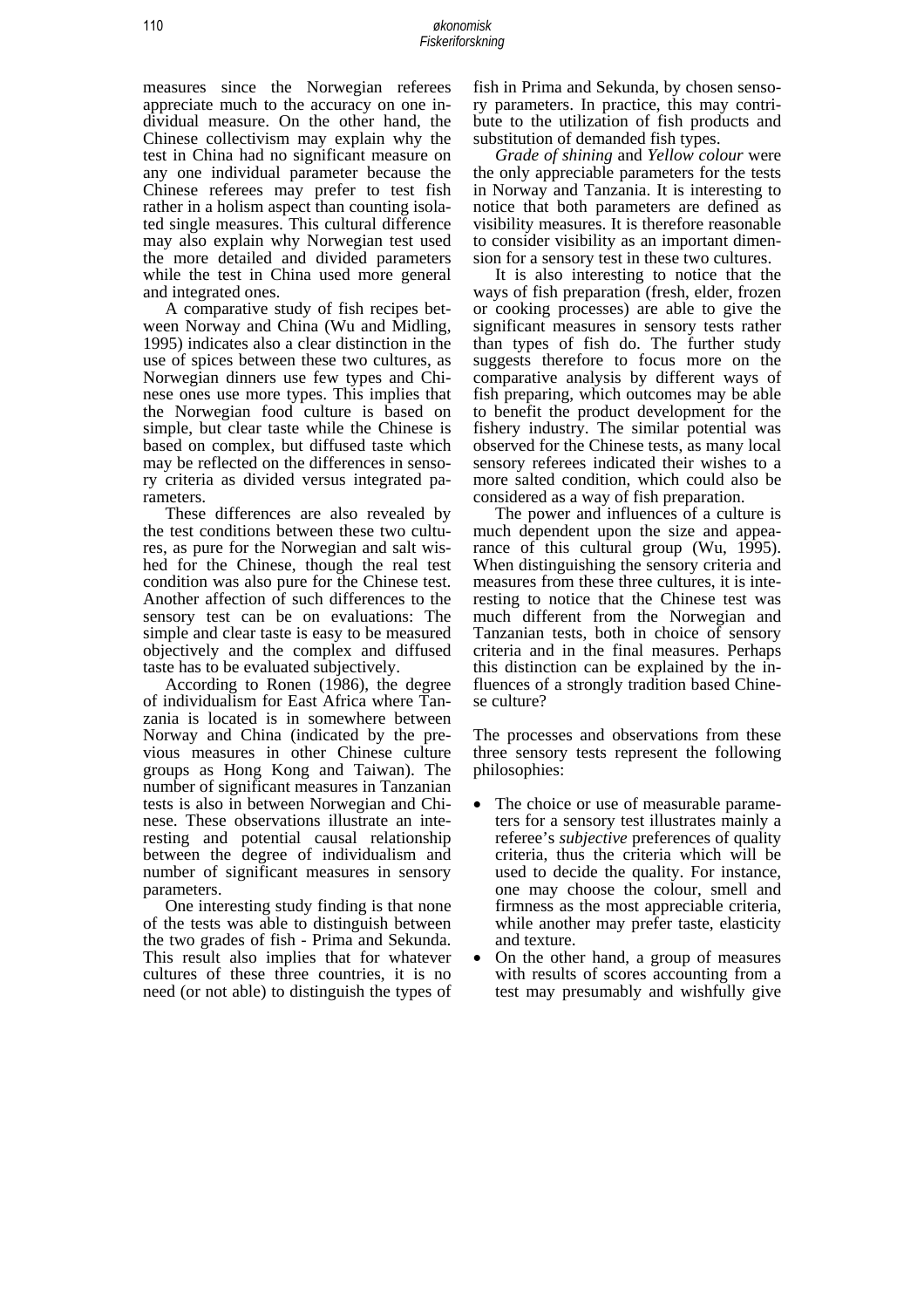the *objective* evaluations. However, the cultural affections are still unavoidable in a such case because the scores are accounted by people who may give the different scores on the same observation. For instance, one culture may give score 5 to indicate "acceptable smell", another culture may give score 7 for the same smell. Since people may sense the same smell differently and such a difference is mainly culture based, there is no good reason to believe that people with different cultures will score the same smell by the same score.

### *Conclusions and further recommendations*

The comparative study on the sensory tests in three countries suggest the following cultural dimensions that affecting the fish quality criteria:

- Collectivism and holism values dominate the Chinese tests so that their choice of sensory standards and parameters was few and more general related.
- Individualism and values dominate the Norwegian tests so that their choice of sensory standards and parameters was many and more detailed.
- The degree of visibility is essential for the test criteria for tests in Norway and Tanzania.
- The customers culture may affect more directly on the fish preferences as the

ways of preparing fish seem to play a more important role than the types of fish for sensory tests.

It seems that quality criteria are much dependent upon the local conditions. Though the same standards were used for the Norwegian and Tanzanian tests, the sensory results showed somewhat different parame- ters or criteria were appreciated by the local referees from these two countries. Hence, the further design for a sensory test in any country should focus closely on the local preference for the parameters or criteria for quality measures and their relationships with cultural changes.

Based on the current study findings and their conclusions, the changes of cultural dimensions and their quality criteria can be suggested as a function of individualism against collectivism. Table 2 shows their degree of change and variances of quality criteria. A further study should focus on finding more quality criteria (other measurable parameters) which are related with degrees of individualism and collectivism, and identifying their causal relationships with this cultural dimension.

The ways of preparing fish seem to play a more important role than the types of fish for sensory tests. This observation may imply that local users appreciate more on the processes of fish rather than the types or classes of the fish. However, there is a need for more fundamental sensory tests to confirm this hypothesis.

Table B The Changes of cultural dimensions and their quality criteria

| Comparison country   | Norway        | Tanzania        | China        |
|----------------------|---------------|-----------------|--------------|
| Culture              | Individualism | less            | Collectivism |
| Choice of criteria   | Many          | Many            | Few          |
| Significant measures | Many          | Fewer           | None         |
| The test conditions  | Pure          | Relatively pure | Salt wished  |
| Evaluations          | Objective     | Middle          | Subjective   |

The recommendation for a further study will be focusing on identification of more special quality criteria and preferences among the three countries. Methods and sensory standards from each country should be switched

and tested against each other. It will also be interesting to use the factorial analysis to extract the specific parameters or criteria for the countries. The ways of fish preparation before the test are also important quality